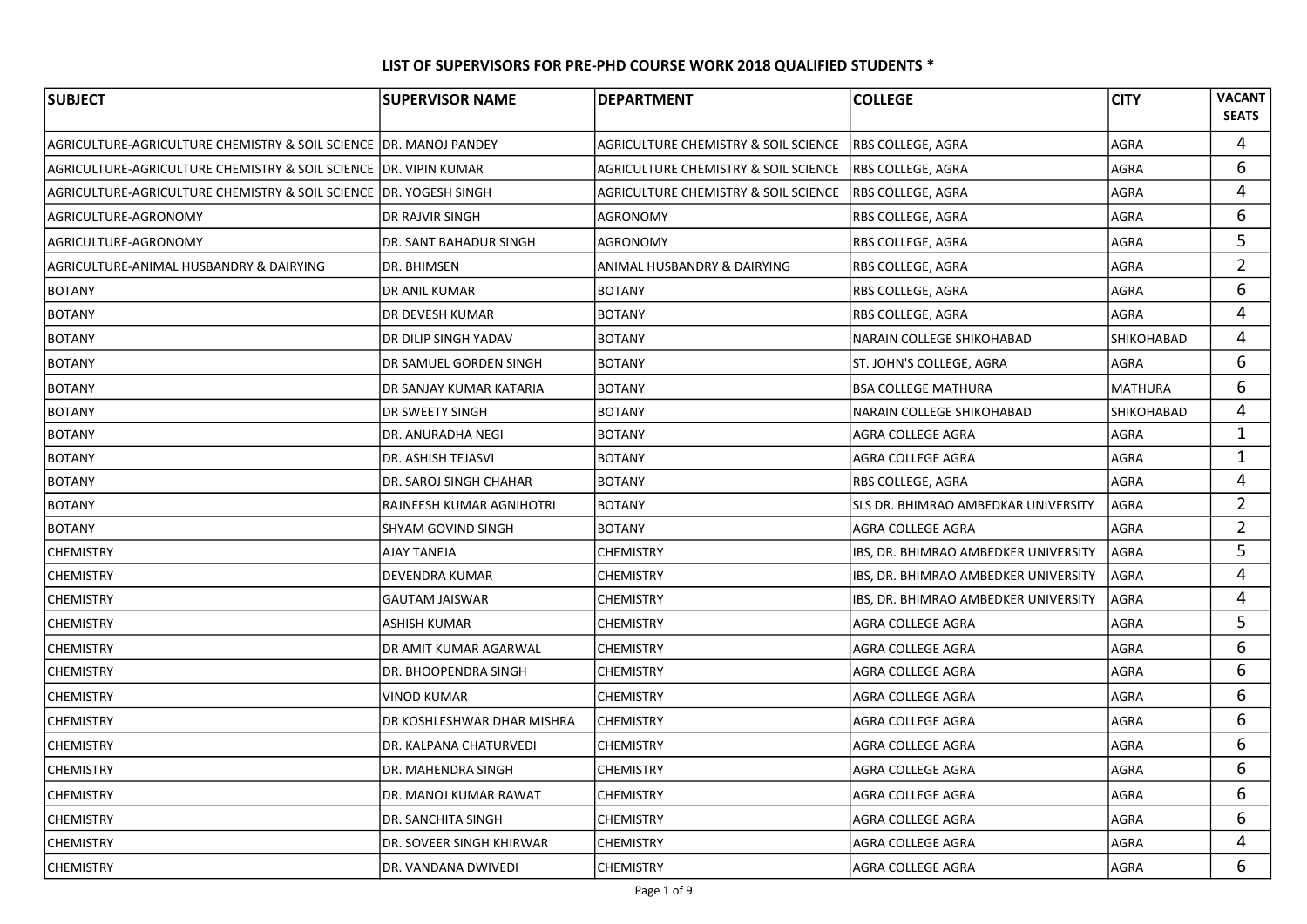| <b>SUBJECT</b>                      | <b>SUPERVISOR NAME</b>     | <b>DEPARTMENT</b> | <b>COLLEGE</b>                         | <b>CITY</b>       | <b>VACANT</b><br><b>SEATS</b> |
|-------------------------------------|----------------------------|-------------------|----------------------------------------|-------------------|-------------------------------|
| <b>CHEMISTRY</b>                    | DR. VINITA GUPTA           | <b>CHEMISTRY</b>  | AGRA COLLEGE AGRA                      | AGRA              | 6                             |
| <b>CHEMISTRY</b>                    | DR. VIPIN KUMAR SINGH      | <b>CHEMISTRY</b>  | AGRA COLLEGE AGRA                      | AGRA              | 6                             |
| <b>CHEMISTRY</b>                    | DR.AVDHESH KUMAR JOHRI     | CHEMISTRY         | AGRA COLLEGE AGRA                      | AGRA              | 6                             |
| <b>CHEMISTRY</b>                    | DR HARIKANT                | <b>CHEMISTRY</b>  | RBS COLLEGE, AGRA                      | AGRA              | 6                             |
| <b>CHEMISTRY</b>                    | DR MAHESH SINGH KHIRWAR    | <b>CHEMISTRY</b>  | RBS COLLEGE, AGRA                      | <b>AGRA</b>       | 4                             |
| <b>CHEMISTRY</b>                    | DR NISHANT CHAUHAN         | CHEMISTRY         | RBS COLLEGE, AGRA                      | AGRA              | 6                             |
| <b>CHEMISTRY</b>                    | DR MOHAMMAD ANIS           | CHEMISTRY         | ST. JOHN'S COLLEGE, AGRA               | <b>AGRA</b>       | $\overline{2}$                |
| <b>CHEMISTRY</b>                    | DR RAJU V JOHN             | <b>CHEMISTRY</b>  | ST. JOHN'S COLLEGE, AGRA               | AGRA              | 6                             |
| <b>CHEMISTRY</b>                    | DR NISHA RATHOR            | <b>CHEMISTRY</b>  | KR (PG) COLLEGE, MATHURA               | <b>MATHURA</b>    | 6                             |
| <b>CHEMISTRY</b>                    | DR DHEERAJ KUMAR           | <b>CHEMISTRY</b>  | KR (PG) COLLEGE, MATHURA               | <b>MATHURA</b>    | 3                             |
| <b>CHEMISTRY</b>                    | DR PRADEEP KUMAR JADON     | <b>CHEMISTRY</b>  | NARAIN COLLEGE SHIKOHABAD              | SHIKOHABAD        | 3                             |
| <b>CHEMISTRY</b>                    | DR ROLI AGRAWAL            | CHEMISTRY         | SHRI VARSHNEY COLLEGE ALIGARH          | ALIGARH           | 4                             |
| <b>CHEMISTRY</b>                    | DR ABENDRA PAL SINGH       | CHEMISTRY         | <b>BSA COLLEGE MATHURA</b>             | <b>MATHURA</b>    | 6                             |
| <b>CHEMISTRY</b>                    | DR. BABITA AGRAWAL         | CHEMISTRY         | <b>BSA COLLEGE MATHURA</b>             | <b>MATHURA</b>    | 6                             |
| <b>CHEMISTRY</b>                    | DR. RAVI PRAKASH           | <b>CHEMISTRY</b>  | BSA COLLEGE MATHURA                    | MATHURA           | 4                             |
| <b>CHEMISTRY</b>                    | DR. VIDYOTTMA              | <b>CHEMISTRY</b>  | <b>BSA COLLEGE MATHURA</b>             | <b>MATHURA</b>    | 6                             |
| <b>CHEMISTRY</b>                    | DR. GAYATRI KUMARI         | CHEMISTRY         | SARASWATI P.G. COLLEGE, HATHRAS (U.P.) | <b>HATHRAS</b>    | $\overline{2}$                |
| <b>CHEMISTRY</b>                    | DR. SUBHASH                | CHEMISTRY         | D.S.COLLEGE, ALIGARH                   | ALIGARH           | 6                             |
| <b>CHEMISTRY</b>                    | <b>DR. RENU SINGHAL</b>    | CHEMISTRY         | D.S.COLLEGE, ALIGARH                   | <b>ALIGARH</b>    | 6                             |
| <b>CHEMISTRY</b>                    | DR.(SMT) NEERJA SHARMA     | CHEMISTRY         | SHRI VARSHNEY COLLEGE ALIGARH          | <b>ALIGARH</b>    | 5                             |
| <b>CHEMISTRY</b>                    | <b>RANVIR SINGH</b>        | CHEMISTRY         | SHRI VARSHNEY COLLEGE ALIGARH          | ALIGARH           | 4                             |
| <b>CHEMISTRY</b>                    | SUSAN VERGHESE P           | CHEMISTRY         | ST. JOHN'S COLLEGE, AGRA               | AGRA              | 6                             |
| COMMERCE-APPLIED BUSINESS ECONOMICS | DR YADURAJ SINGH YADAV     | COMMERCE          | KR (PG) COLLEGE, MATHURA               | <b>MATHURA</b>    | 6                             |
| COMMERCE-APPLIED BUSINESS ECONOMICS | DR AJAY TYAGI              | COMMERCE          | KR (PG) COLLEGE, MATHURA               | MATHURA           | 5                             |
| COMMERCE-APPLIED BUSINESS ECONOMICS | DR DIVYA DWIVEDI           | COMMERCE          | KR (PG) COLLEGE, MATHURA               | <b>MATHURA</b>    | 4                             |
| COMMERCE-APPLIED BUSINESS ECONOMICS | DR MANUKANT SHASTRI        | COMMERCE          | RBS COLLEGE, AGRA                      | <b>AGRA</b>       | 1                             |
| COMMERCE-APPLIED BUSINESS ECONOMICS | DR PANKAJ KUMAR VARSHNEY   | COMMERCE          | SHRI VARSHNEY COLLEGE ALIGARH          | ALIGARH           | 6                             |
| COMMERCE-APPLIED BUSINESS ECONOMICS | <b>RAJIV AGARWAL</b>       | COMMERCE          | S.R.K. (P.G.) COLLEGE, FIROZABAD       | <b>FIROZABAD</b>  | 6                             |
| COMMERCE-APPLIED BUSINESS ECONOMICS | DR. (MRS.) MRIDULA SINGHAL | COMMERCE          | RBS COLLEGE, AGRA                      | AGRA              | 3                             |
| COMMERCE-ACCOUNTS AND LAW           | DR GIRRAJ KUMAR GUPTA      | COMMERCE          | A K COLLEGE SHIKOHABAD                 | <b>SHIKOHABAD</b> | $\overline{3}$                |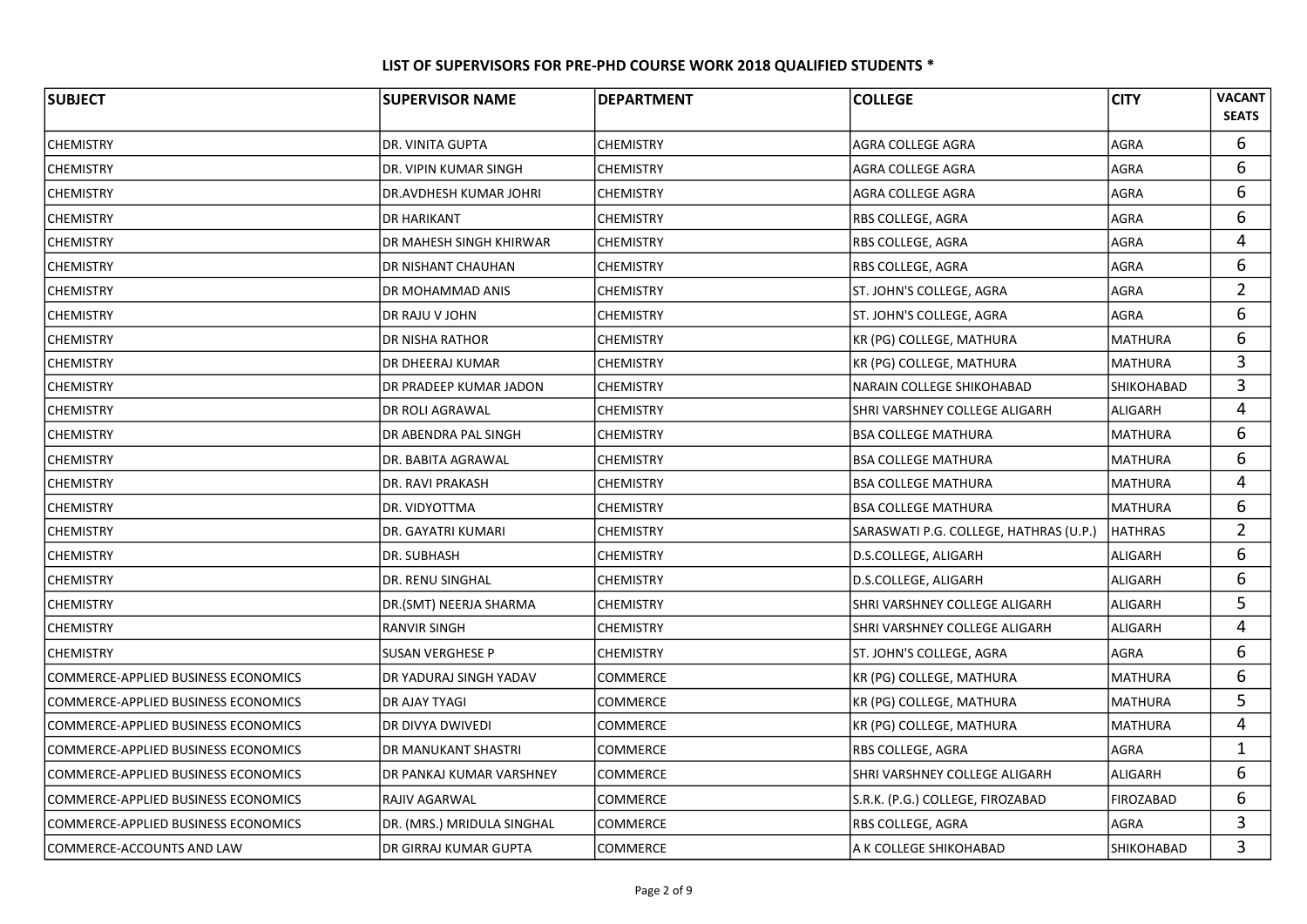| <b>SUBJECT</b>                   | <b>SUPERVISOR NAME</b>                  | <b>DEPARTMENT</b>             | <b>COLLEGE</b>                       | <b>CITY</b>      | <b>VACANT</b><br><b>SEATS</b> |
|----------------------------------|-----------------------------------------|-------------------------------|--------------------------------------|------------------|-------------------------------|
| COMMERCE-ACCOUNTS AND LAW        | DR GUNJAN AGRAWAL                       | COMMERCE                      | SHRI VARSHNEY COLLEGE ALIGARH        | <b>ALIGARH</b>   | 4                             |
| COMMERCE-ACCOUNTS AND LAW        | DR. ANIL SAXENA                         | <b>COMMERCE</b>               | KR (PG) COLLEGE, MATHURA             | <b>MATHURA</b>   | 5                             |
| COMMERCE-ACCOUNTS AND LAW        | DR. BHEEM SEN YADAV                     | COMMERCE                      | A K COLLEGE SHIKOHABAD               | SHIKOHABAD       | 6                             |
| COMMERCE-ACCOUNTS AND LAW        | DR. HANUMAN PRASAD MALONIA              | COMMERCE                      | S.R.K. (P.G.) COLLEGE, FIROZABAD     | <b>FIROZABAD</b> | $\overline{2}$                |
| COMMERCE-ACCOUNTS AND LAW        | DR. RANJAN PORWAL                       | COMMERCE                      | RBS COLLEGE, AGRA                    | <b>AGRA</b>      | 6                             |
| COMMERCE-BUSINESS ADMINISTRATION | DR RAVI MAHESHWARI                      | COMMERCE                      | S.R.K. (P.G.) COLLEGE, FIROZABAD     | <b>FIROZABAD</b> | 5                             |
| COMMERCE-BUSINESS ADMINISTRATION | DR. KRISHNANAND TRIPATHI                | COMMERCE                      | P.C. BAGLA PG COLLEGE                | <b>HATHRAS</b>   | 6                             |
| <b>COMPUTER SCIENCE</b>          | DR V K SARASWAT                         | COMPUTER SCIENCE              | IET, DR. BHIMRAO AMBEDKER UNIVERSITY | AGRA             | 6                             |
| <b>COMPUTER SCIENCE</b>          | DR.MANOJ KUMAR UPADHYAY                 | COMPUTER SCIENCE              | IET, DR. BHIMRAO AMBEDKER UNIVERSITY | <b>AGRA</b>      | 6                             |
| <b>COMPUTER SCIENCE</b>          | <b>MANU PRATAP SINGH</b>                | <b>COMPUTER SCIENCE</b>       | IET, DR. BHIMRAO AMBEDKER UNIVERSITY | <b>AGRA</b>      | 6                             |
| <b>COMPUTER SCIENCE</b>          | SANDEEP KUMAR JAIN                      | <b>COMPUTER SCIENCE</b>       | IET, DR. BHIMRAO AMBEDKER UNIVERSITY | lagra            | 4                             |
| DRAWING & PAINTING               | DR BINDU AWASTHI                        | DRAWING & PAINTING            | BAIKUNTHI DEVI KANYA MAHAVIDALAYA    | AGRA             | 4                             |
| <b>DRAWING &amp; PAINTING</b>    | DR HEMLATA AGARWAL                      | <b>DRAWING &amp; PAINTING</b> | SRI TIKA RAM KANYA MAHAVIDHAYALAYA   | <b>ALIGARH</b>   | 6                             |
| DRAWING & PAINTING               | DR INDU JOSHI                           | DRAWING & PAINTING            | AGRA COLLEGE AGRA                    | AGRA             | 4                             |
| <b>DRAWING &amp; PAINTING</b>    | ISHWAR CHAND GUPTA                      | DRAWING & PAINTING            | D.S.COLLEGE, ALIGARH                 | ALIGARH          | 3                             |
| <b>DRAWING &amp; PAINTING</b>    | <b>SUNITA GUPTA</b>                     | DRAWING & PAINTING            | D.S.COLLEGE, ALIGARH                 | <b>ALIGARH</b>   | 4                             |
| <b>ECONOMICS</b>                 | DR INDU VARSHEY                         | <b>ECONOMICS</b>              | D.S.COLLEGE, ALIGARH                 | ALIGARH          | 6                             |
| <b>ECONOMICS</b>                 | DR MD QAISER ALAM                       | <b>ECONOMICS</b>              | D.S.COLLEGE, ALIGARH                 | <b>ALIGARH</b>   | 5                             |
| <b>ECONOMICS</b>                 | DR MRS VEENA UPADHYAY                   | <b>ECONOMICS</b>              | SHRI VARSHNEY COLLEGE ALIGARH        | ALIGARH          | $\overline{2}$                |
| <b>ECONOMICS</b>                 | DR PRATIMA GUPTA                        | <b>ECONOMICS</b>              | RBS COLLEGE, AGRA                    | AGRA             | 4                             |
| <b>ECONOMICS</b>                 | DR PUSHPENDRA SINGH                     | <b>ECONOMICS</b>              | RBS COLLEGE, AGRA                    | AGRA             | 6                             |
| <b>ECONOMICS</b>                 | DR RUKHSANA BEGAM                       | <b>ECONOMICS</b>              | D.S.COLLEGE, ALIGARH                 | <b>ALIGARH</b>   | 4                             |
| <b>ECONOMICS</b>                 | DR SANJEEV MOHAN SHARMA                 | <b>ECONOMICS</b>              | S.R.K. (P.G.) COLLEGE, FIROZABAD     | FIROZABAD        | 6                             |
| <b>ECONOMICS</b>                 | DR SHARAD CHANDRA BHARADWAJ             | <b>ECONOMICS</b>              | AGRA COLLEGE AGRA                    | AGRA             | 6                             |
| <b>ECONOMICS</b>                 | DR SHEO KUMAR SINGH                     | <b>ECONOMICS</b>              | SHRI VARSHNEY COLLEGE ALIGARH        | ALIGARH          | 6                             |
| <b>ECONOMICS</b>                 | DR TEJPAL SINGH                         | <b>ECONOMICS</b>              | KR (PG) COLLEGE, MATHURA             | MATHURA          | 4                             |
| <b>ECONOMICS</b>                 | DR UMESH SINGH JADON                    | <b>ECONOMICS</b>              | NARAIN COLLEGE SHIKOHABAD            | SHIKOHABAD       | 4                             |
| <b>ECONOMICS</b>                 | DR. DEEPA RAWAT                         | <b>ECONOMICS</b>              | AGRA COLLEGE AGRA                    | AGRA             | 5                             |
| <b>ECONOMICS</b>                 | DR. JAISHREE BHARADWAJ                  | <b>ECONOMICS</b>              | AGRA COLLEGE AGRA                    | AGRA             | 6                             |
| <b>ECONOMICS</b>                 | DR. MUNENDRA SINGH CHANDVARIA ECONOMICS |                               | K.A.(P.G.) COLLEGE KASGANJ           | <b>KASGANJ</b>   | 4                             |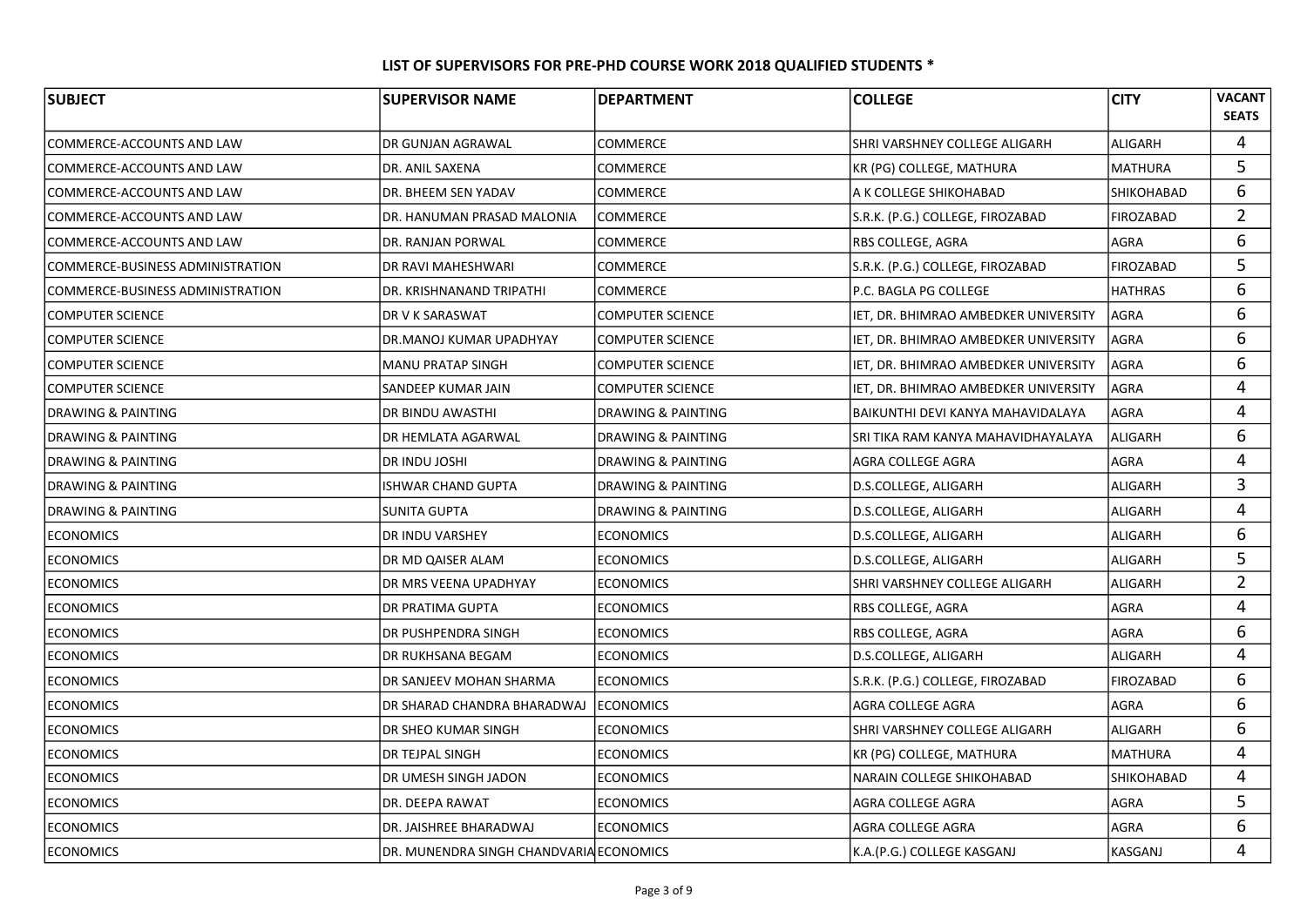| <b>SUBJECT</b>   | <b>SUPERVISOR NAME</b>   | <b>DEPARTMENT</b> | <b>COLLEGE</b>                     | <b>CITY</b>      | <b>VACANT</b><br><b>SEATS</b> |
|------------------|--------------------------|-------------------|------------------------------------|------------------|-------------------------------|
| <b>ECONOMICS</b> | DR. PRASHANT AGARWAL     | <b>ECONOMICS</b>  | S.R.K. (P.G.) COLLEGE, FIROZABAD   | <b>FIROZABAD</b> | 6                             |
| <b>ECONOMICS</b> | DR. S. K. VERMA          | <b>ECONOMICS</b>  | S.R.K. (P.G.) COLLEGE, FIROZABAD   | <b>FIROZABAD</b> | 5                             |
| <b>ECONOMICS</b> | DR. SAHAB SINGH          | <b>ECONOMICS</b>  | P.C. BAGLA PG COLLEGE              | <b>HATHRAS</b>   | 6                             |
| <b>ECONOMICS</b> | DR. TANU VARSHNEY        | <b>ECONOMICS</b>  | SHRI VARSHNEY COLLEGE ALIGARH      | ALIGARH          | 4                             |
| <b>ECONOMICS</b> | DR.ANJU JAIN             | <b>ECONOMICS</b>  | RBS COLLEGE, AGRA                  | <b>AGRA</b>      | $\overline{2}$                |
| <b>ECONOMICS</b> | <b>DR.VINITA KATIYAR</b> | <b>ECONOMICS</b>  | NARAIN COLLEGE SHIKOHABAD          | SHIKOHABAD       | 5                             |
| <b>EDUCATION</b> | DR BEENA KUMARI          | <b>EDUCATION</b>  | D.S.COLLEGE, ALIGARH               | ALIGARH          | 5                             |
| <b>EDUCATION</b> | DR JAI PRAKASH SINGH     | EDUCATION         | D.S.COLLEGE, ALIGARH               | <b>ALIGARH</b>   | 1                             |
| <b>EDUCATION</b> | DR LALIT MOHAN SHARMA    | EDUCATION         | RBS COLLEGE, AGRA                  | AGRA             | 3                             |
| <b>EDUCATION</b> | DR MRIDULA SINGH         | <b>EDUCATION</b>  | D.S.COLLEGE, ALIGARH               | <b>ALIGARH</b>   | 3                             |
| <b>EDUCATION</b> | DR POONAM AGRAWAL        | EDUCATION         | D.S.COLLEGE, ALIGARH               | ALIGARH          | 6                             |
| <b>EDUCATION</b> | DR PUNITA MAHESHWARI     | <b>EDUCATION</b>  | RBS COLLEGE, AGRA                  | AGRA             | 6                             |
| <b>EDUCATION</b> | DR SURENDRA PAL SINGH    | <b>EDUCATION</b>  | D.S.COLLEGE, ALIGARH               | <b>ALIGARH</b>   | 4                             |
| <b>EDUCATION</b> | DR VINOD KUMAR           | EDUCATION         | RBS COLLEGE, AGRA                  | <b>AGRA</b>      | 6                             |
| <b>EDUCATION</b> | DR. SAROJ BALA           | EDUCATION         | D.S.COLLEGE, ALIGARH               | ALIGARH          | 5                             |
| <b>EDUCATION</b> | DR. SUNITA CHAUHAN       | <b>EDUCATION</b>  | BAIKUNTHI DEVI KANYA MAHAVIDALAYA  | <b>AGRA</b>      | 5                             |
| <b>EDUCATION</b> | DR. VANDANA SAXENA       | EDUCATION         | RBS COLLEGE, AGRA                  | AGRA             | 4                             |
| <b>EDUCATION</b> | LATA CHANDOLA            | <b>EDUCATION</b>  | BAIKUNTHI DEVI KANYA MAHAVIDALAYA  | AGRA             | 6                             |
| <b>ENGLISH</b>   | <b>BEENA AGARWAL</b>     | ENGLISH           | D.S.COLLEGE, ALIGARH               | ALIGARH          | 6                             |
| <b>ENGLISH</b>   | DR (KM) SAVITA VARSHNEY  | <b>ENGLISH</b>    | D.S.COLLEGE, ALIGARH               | <b>ALIGARH</b>   | 6                             |
| <b>ENGLISH</b>   | DR ANIL KUMAR SINGH      | ENGLISH           | RBS COLLEGE, AGRA                  | AGRA             | 6                             |
| <b>ENGLISH</b>   | DR GUNJAN CHATURVEDI     | ENGLISH           | BAIKUNTHI DEVI KANYA MAHAVIDALAYA  | <b>AGRA</b>      | 3                             |
| <b>ENGLISH</b>   | DR. GITAM SINGH          | ENGLISH           | S.V. COLLEGE ALIGARH               | <b>ALIGARH</b>   | 4                             |
| <b>ENGLISH</b>   | DR. HEM PRAKASH          | <b>ENGLISH</b>    | D.S.COLLEGE, ALIGARH               | ALIGARH          | 6                             |
| <b>ENGLISH</b>   | <b>DR. LUCKY GUPTA</b>   | ENGLISH           | SRI TIKA RAM KANYA MAHAVIDHAYALAYA | ALIGARH          | 6                             |
| <b>ENGLISH</b>   | DR. NEETA                | <b>ENGLISH</b>    | SHRI VARSHNEY COLLEGE ALIGARH      | <b>ALIGARH</b>   | 4                             |
| <b>ENGLISH</b>   | DR. POONAM RANI GUPTA    | <b>ENGLISH</b>    | BAIKUNTHI DEVI KANYA MAHAVIDALAYA  | <b>AGRA</b>      | 3                             |
| <b>ENGLISH</b>   | DR. PRITI VERMA          | <b>ENGLISH</b>    | P.C. BAGLA PG COLLEGE              | <b>HATHRAS</b>   | 6                             |
| <b>ENGLISH</b>   | DR. PRIYAM ANKIT         | ENGLISH           | AGRA COLLEGE AGRA                  | AGRA             | 6                             |
| <b>ENGLISH</b>   | DR. SANJAY KUMAR MISRA   | <b>ENGLISH</b>    | RBS COLLEGE, AGRA                  | <b>AGRA</b>      | $\overline{2}$                |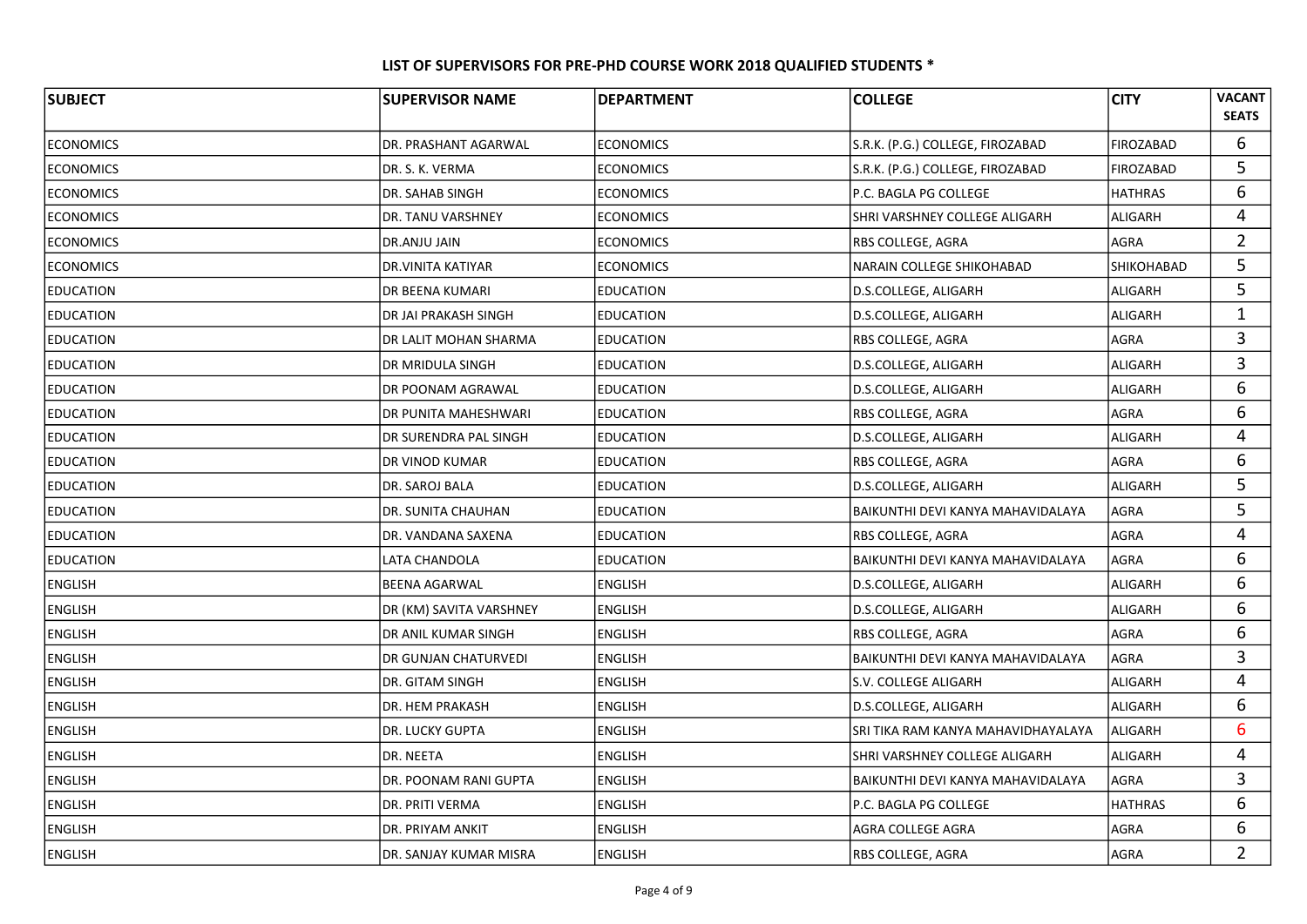| <b>SUBJECT</b>                              | <b>SUPERVISOR NAME</b>     | <b>DEPARTMENT</b>                          | <b>COLLEGE</b>                       | <b>CITY</b>      | <b>VACANT</b><br><b>SEATS</b> |
|---------------------------------------------|----------------------------|--------------------------------------------|--------------------------------------|------------------|-------------------------------|
| <b>ENGLISH</b>                              | DR. SULEKHA JADAUN         | <b>ENGLISH</b>                             | KR (PG) COLLEGE, MATHURA             | MATHURA          | $\overline{3}$                |
| <b>ENGLISH</b>                              | DR. SUNDAR VIR SINGH       | <b>ENGLISH</b>                             | S.R.K. (P.G.) COLLEGE, FIROZABAD     | <b>FIROZABAD</b> | 4                             |
| <b>ENGLISH</b>                              | DR. VIVEK BHATNAGAR        | <b>ENGLISH</b>                             | AGRA COLLEGE AGRA                    | <b>AGRA</b>      | 5                             |
| <b>ENGLISH</b>                              | SHAILENDRA PRATAP SINGH    | <b>ENGLISH</b>                             | ST. JOHN'S COLLEGE, AGRA             | <b>AGRA</b>      | 6                             |
| <b>ENVIRONMENTAL SCIENCE</b>                | DR.BHUPENDRA SWARUP SHARMA | <b>ENVIRONMENTAL STUDIES</b>               | SLS DR. BHIMRAO AMBEDKAR UNIVERSITY  | AGRA             | $\overline{3}$                |
| HOME SCIENCE-FOOD & NUTRITION/ BIOCHEMISTRY | DR. ARCHANA SINGH          | <b>FOOD &amp; NUTRITION (BIOCHEMISTRY)</b> | IHS, DR. BHIMRAO AMBEDKAR UNIVERSITY | lAGRA            | $\overline{2}$                |
| <b>GEOGRAPHY</b>                            | <b>BROTOTI BISWAS</b>      | <b>GEOGRAPHY</b>                           | ST. JOHN'S COLLEGE, AGRA             | <b>AGRA</b>      | 4                             |
| <b>GEOGRAPHY</b>                            | DR ACHYUT PRAKASH GUPTA    | <b>GEOGRAPHY</b>                           | K.A.(P.G.) COLLEGE KASGANJ           | KASGANJ          | $\overline{2}$                |
| <b>GEOGRAPHY</b>                            | DR BHANWAR PAL SINGH       | <b>GEOGRAPHY</b>                           | SHRI VARSHNEY COLLEGE ALIGARH        | ALIGARH          | 6                             |
| <b>GEOGRAPHY</b>                            | DR MADHU YADAV             | <b>GEOGRAPHY</b>                           | A K COLLEGE SHIKOHABAD               | SHIKOHABAD       | 5                             |
| <b>GEOGRAPHY</b>                            | DR SUNIL KUMAR NIMESH      | <b>GEOGRAPHY</b>                           | NATIONAL PG COLLEGE BHONGAON         | <b>MAINPURI</b>  | $\overline{2}$                |
| <b>HINDI</b>                                | DR DEVENDRA KUMAR          | <b>HINDI</b>                               | KR (PG) COLLEGE, MATHURA             | MATHURA          | 4                             |
| <b>HINDI</b>                                | DR KAMNA PANDYA            | <b>HINDI</b>                               | KR (PG) COLLEGE, MATHURA             | <b>MATHURA</b>   | 6                             |
| <b>HINDI</b>                                | DR MANJU SHARMA            | <b>HINDI</b>                               | SRI TIKA RAM KANYA MAHAVIDHAYALAYA   | ALIGARH          | 5                             |
| <b>HINDI</b>                                | DR MISHKAT ABIDI           | <b>HINDI</b>                               | SRI TIKA RAM KANYA MAHAVIDHAYALAYA   | ALIGARH          | 3                             |
| <b>HINDI</b>                                | DR NIRMALA KUMARI          | <b>HINDI</b>                               | SHRI VARSHNEY COLLEGE ALIGARH        | <b>ALIGARH</b>   | $\overline{2}$                |
| <b>HINDI</b>                                | DR RAJESH KUMAR            | <b>HINDI</b>                               | P.C. BAGLA PG COLLEGE                | <b>HATHRAS</b>   | $\overline{2}$                |
| <b>HINDI</b>                                | DR RAMESH KUMAR            | <b>HINDI</b>                               | SHRI VARSHNEY COLLEGE ALIGARH        | ALIGARH          | 6                             |
| <b>HINDI</b>                                | DR RASHMI JAIN             | <b>HINDI</b>                               | S.R.K. (P.G.) COLLEGE, FIROZABAD     | FIROZABAD        | $\overline{2}$                |
| <b>HINDI</b>                                | DR SANJEEV KUMAR           | <b>HINDI</b>                               | KR (PG) COLLEGE, MATHURA             | MATHURA          | $\overline{2}$                |
| <b>HINDI</b>                                | DR SHASHI KIRAN            | <b>HINDI</b>                               | KR (PG) COLLEGE, MATHURA             | <b>MATHURA</b>   | 5                             |
| <b>HINDI</b>                                | DR UDARTA                  | <b>HINDI</b>                               | S.R.K. (P.G.) COLLEGE, FIROZABAD     | FIROZABAD        | 4                             |
| <b>HINDI</b>                                | DR VIJAYA KUMAR SINGH      | <b>HINDI</b>                               | AGRA COLLEGE AGRA                    | AGRA             | $\overline{2}$                |
| <b>HINDI</b>                                | DR YUV RAJ SINGH           | <b>HINDI</b>                               | RBS COLLEGE, AGRA                    | AGRA             | 6                             |
| <b>HINDI</b>                                | DR. ANUPMA CHTURVEDI       | <b>HINDI</b>                               | <b>NARAIN COLLEGE SHIKOHABAD</b>     | SHIKOHABAD       | $\overline{3}$                |
| <b>HINDI</b>                                | DR. CHANDRA SHEKHAR SHARMA | <b>HINDI</b>                               | AGRA COLLEGE AGRA                    | AGRA             | 5.                            |
| <b>HINDI</b>                                | DR. JASMINE KARUNA         | <b>HINDI</b>                               | ST. JOHN'S COLLEGE, AGRA             | <b>AGRA</b>      | 4                             |
| <b>HINDI</b>                                | DR. SUNITA RANI GHOSH      | <b>HINDI</b>                               | AGRA COLLEGE AGRA                    | <b>AGRA</b>      | $\overline{2}$                |
| <b>HINDI</b>                                | DR.GUNJAN                  | <b>HINDI</b>                               | BAIKUNTHI DEVI KANYA MAHAVIDALAYA    | <b>AGRA</b>      | 4                             |
| <b>HINDI</b>                                | DR.RADHA KRISHAN           | <b>HINDI</b>                               | K.A.(P.G.) COLLEGE KASGANJ           | KASGANJ          | $\overline{2}$                |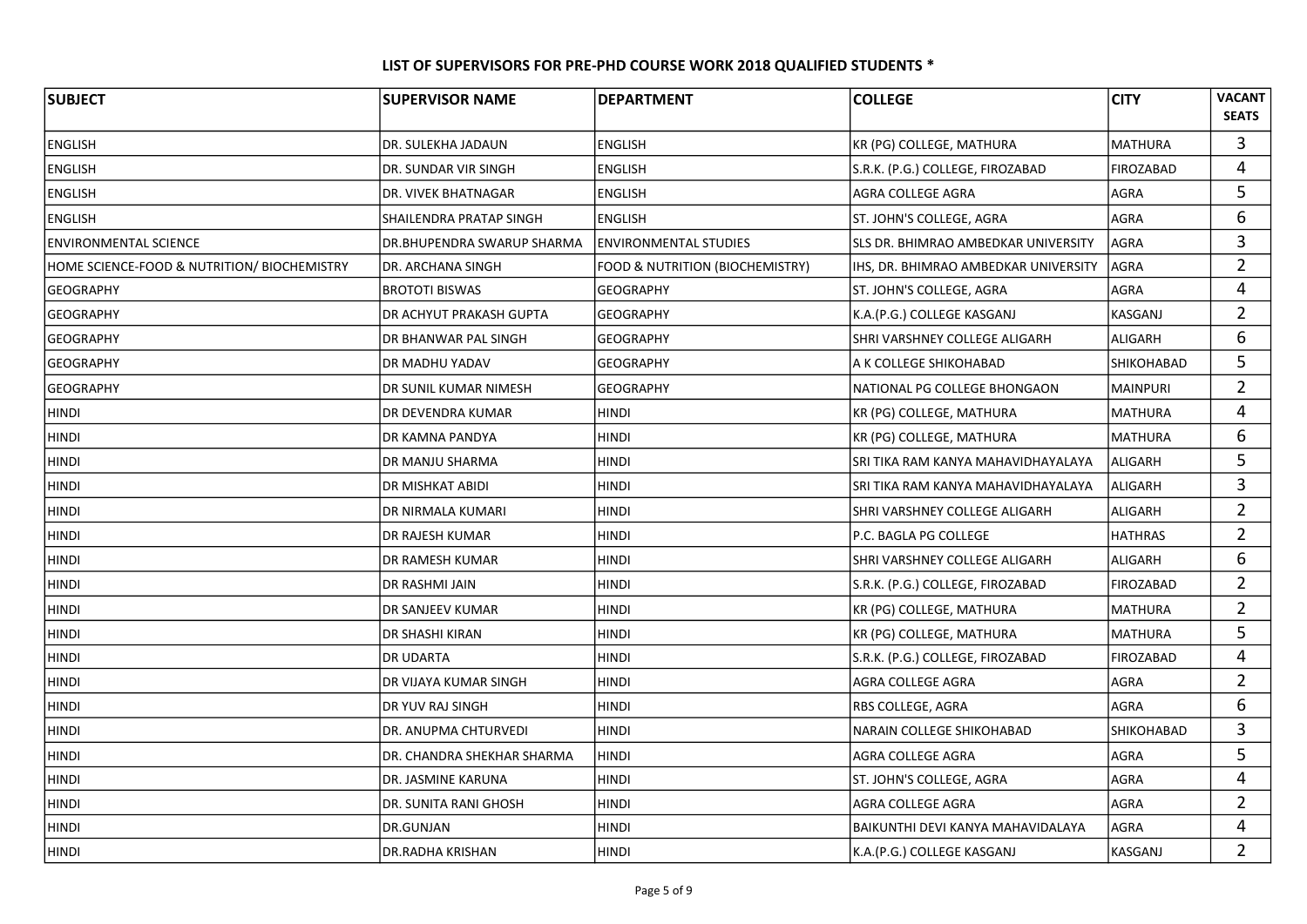| <b>SUBJECT</b>                           | <b>SUPERVISOR NAME</b>                   | <b>DEPARTMENT</b>                        | <b>COLLEGE</b>                            | <b>CITY</b>       | <b>VACANT</b><br><b>SEATS</b> |
|------------------------------------------|------------------------------------------|------------------------------------------|-------------------------------------------|-------------------|-------------------------------|
| <b>HINDI</b>                             | HEMLATA SUMAN                            | <b>HINDI</b>                             | NARAIN COLLEGE SHIKOHABAD                 | SHIKOHABAD        | 4                             |
| <b>HINDI</b>                             | <b>MAMTA SINGH</b>                       | HINDI                                    | AGRA COLLEGE AGRA                         | <b>AGRA</b>       | 4                             |
| <b>HINDI</b>                             | PRADEEP KUMAR SHRIDHAR                   | <b>HINDI</b>                             | KMI, DR. BHIMRAO AMBEDKAR UNIVERSITY      | AGRA              | 4                             |
| <b>HINDI</b>                             | SHEFALI CHATURVEDI                       | HINDI                                    | AGRA COLLEGE AGRA                         | AGRA              | 4                             |
| <b>HISTORY</b>                           | <b>ANIL VERMA</b>                        | <b>HISTORY &amp; CULTURE</b>             | DR. BHIMRAO AMBEDKER UNIVERSITY, AGRAAGRA |                   | 3                             |
| <b>HISTORY</b>                           | <b>BRAJESWAR DUTT SHUKLA</b>             | <b>HISTORY &amp; CULTURE</b>             | DR. BHIMRAO AMBEDKER UNIVERSITY, AGRAAGRA |                   | $\overline{2}$                |
| <b>HISTORY</b>                           | DR RAJESH KUMAR                          | HISTORY                                  | D.S.COLLEGE, ALIGARH                      | ALIGARH           | 6                             |
| <b>HISTORY</b>                           | DR. GEETA YADVENDU                       | <b>HISTORY</b>                           | AGRA COLLEGE AGRA                         | AGRA              | 6                             |
| <b>HISTORY</b>                           | DR. HEMA PATHAK                          | <b>HISTORY &amp; CULTURE</b>             | DR. BHIMRAO AMBEDKER UNIVERSITY, AGRAAGRA |                   | $\overline{3}$                |
| <b>HISTORY</b>                           | DR. MADHU VASHISHTHA                     | HISTORY                                  | SMT. B.D.JAIN GIRLS P.G COLLEGE, AGRA.    | <b>AGRA</b>       | 5                             |
| <b>HISTORY</b>                           | DR NISHA RATHORE                         | <b>HISTORY</b>                           | AGRA COLLEGE AGRA                         | AGRA              | 4                             |
| <b>HISTORY</b>                           | DR PRATIBHA SHARMA                       | <b>HISTORY</b>                           | SHRI VARSHNEY COLLEGE ALIGARH             | <b>ALIGARH</b>    | 5                             |
| <b>HISTORY</b>                           | DR. YOGENDRA PAL SINGH SOLANKI           | <b>HISTORY</b>                           | I.O.P. VRINDAVAN (MATHURA)                | MATHURA           | 6                             |
| AGRICULTURE-HORTICULTURE                 | <b>BRIJESH KUMAR</b>                     | HORTICULTURE                             | RBS COLLEGE, AGRA                         | <b>AGRA</b>       | $\overline{2}$                |
| AGRICULTURE-HORTICULTURE                 | <b>GYANENDRA KUMAR SINGH</b>             | HORTICULTURE                             | RBS COLLEGE, AGRA                         | AGRA              | 4                             |
| AGRICULTURE-HORTICULTURE                 | <b>VISHWANATH</b>                        | HORTICULTURE                             | RBS COLLEGE, AGRA                         | <b>AGRA</b>       | 4                             |
| <b>INSTRUMENTATION</b>                   | SANTOSH BEHARI SHARMA                    | INSTRUMENTATION                          | DDIVE, DR BHIMRAO AMBEDKAR UNIVERSITYAGRA |                   | $\overline{2}$                |
| INSTRUMENTATION                          | SHARAD CHANDRA UPADHYAYA                 | OPTICAL INSTRUMENTATION                  | DDIVE, DR BHIMRAO AMBEDKAR UNIVERSITYAGRA |                   | $\overline{2}$                |
| LAW                                      | DR. RAKESH KUMAR                         | LAW                                      | AGRA COLLEGE AGRA                         | <b>AGRA</b>       | 3                             |
| LAW                                      | Dr. Shitikanth Dubey                     | LAW                                      | AGRA COLLEGE AGRA                         | AGRA              | 3                             |
| LAW                                      | Dr. Saroj Kumar                          | LAW                                      | AGRA COLLEGE AGRA                         | AGRA              | 3                             |
| LAW                                      | LT. (DR.) REETA NIGAM                    | LAW                                      | AGRA COLLEGE AGRA                         | AGRA              | $\overline{3}$                |
| <b>LIBRARY &amp; INFORMATION SCIENCE</b> | DR. U.C. SHARMA                          | <b>LIBRARY &amp; INFORMATION SCIENCE</b> | DR. BHIMRAO AMBEDKER UNIVERSITY           | AGRA              | 5                             |
| <b>MATHEMATICS</b>                       | <b>ATAR SINGH</b>                        | MATHEMATICS                              | AGRA COLLEGE AGRA                         | AGRA              | 5                             |
| MATHEMATICS                              | DR JYOTSNA CHANDEL                       | MATHEMATICS                              | D.S.COLLEGE, ALIGARH                      | ALIGARH           | 6                             |
| MATHEMATICS                              | DR MANJU SHARMA                          | MATHEMATICS                              | AGRA COLLEGE AGRA                         | <b>AGRA</b>       | 6                             |
| MATHEMATICS                              | DR SHIFALI BHARGAVA                      | MATHEMATICS                              | <b>BSA COLLEGE MATHURA</b>                | <b>MATHURA</b>    | 6                             |
| <b>MATHEMATICS</b>                       | DR SUNIL YADAV                           | <b>MATHEMATICS</b>                       | AGRA COLLEGE AGRA                         | <b>AGRA</b>       | 4                             |
| <b>MATHEMATICS</b>                       | DR. DHEERENDRA SWARUP SHARMA MATHEMATICS |                                          | ST. JOHN'S COLLEGE, AGRA                  | AGRA              | 6                             |
| MATHEMATICS                              | DR. DIWARI LAL                           | MATHEMATICS                              | NARAIN COLLEGE SHIKOHABAD                 | <b>SHIKOHABAD</b> | 6                             |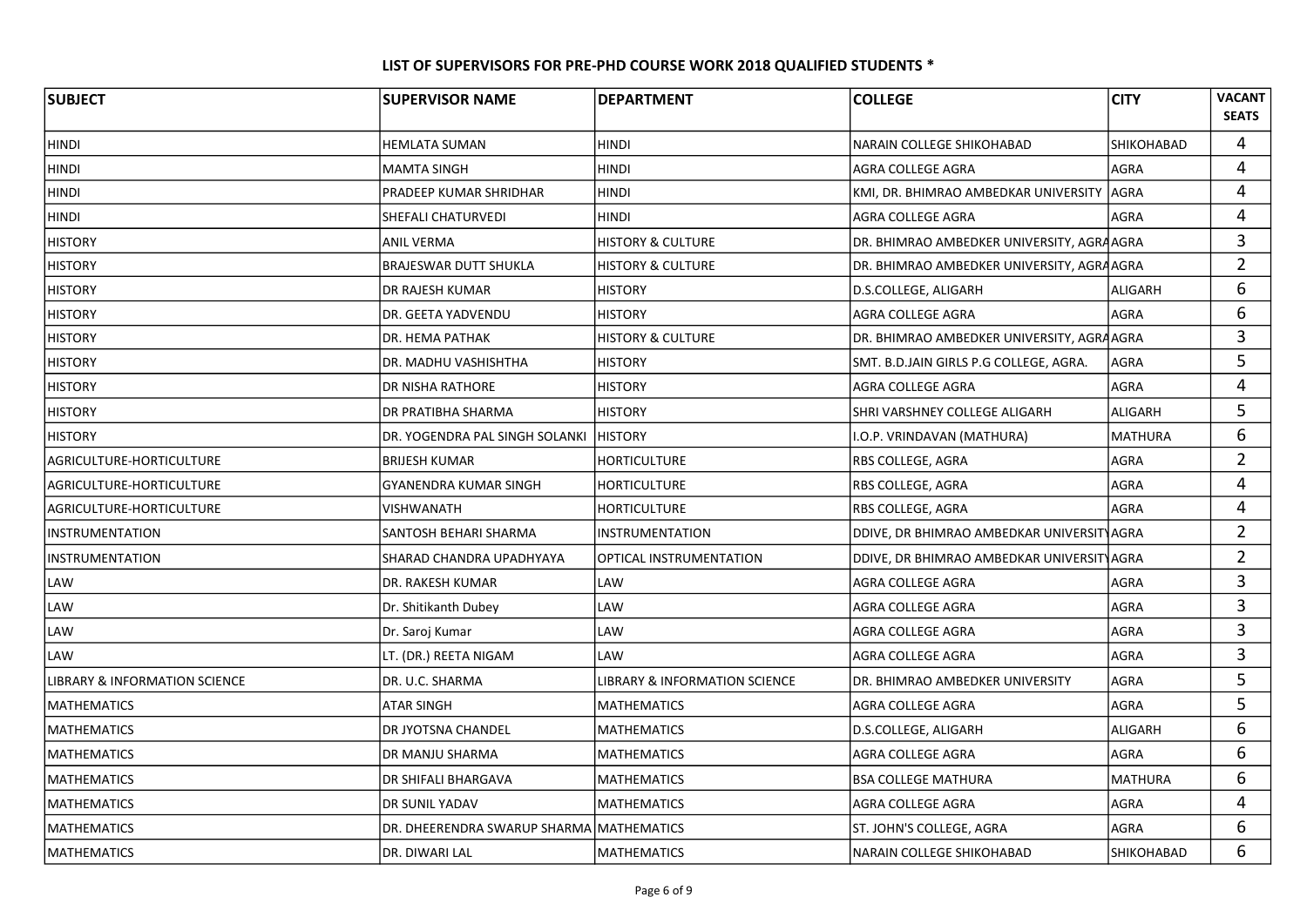| <b>SUBJECT</b>     | <b>SUPERVISOR NAME</b>     | <b>DEPARTMENT</b>  | <b>COLLEGE</b>                       | <b>CITY</b>         | <b>VACANT</b><br><b>SEATS</b> |
|--------------------|----------------------------|--------------------|--------------------------------------|---------------------|-------------------------------|
| <b>MATHEMATICS</b> | DR. R.K. SHRIVASTAV        | <b>MATHEMATICS</b> | AGRA COLLEGE AGRA                    | <b>AGRA</b>         | 6                             |
| MATHEMATICS        | DR. RAJESH JOHARI          | <b>MATHEMATICS</b> | AGRA COLLEGE AGRA                    | <b>AGRA</b>         | 6                             |
| <b>MATHEMATICS</b> | DR. RAJIV PHILLIP          | <b>MATHEMATICS</b> | ST. JOHN'S COLLEGE, AGRA             | <b>AGRA</b>         | 6                             |
| MATHEMATICS        | DR. RAVINDRA PRATAP SINGH  | MATHEMATICS        | AGRA COLLEGE AGRA                    | <b>AGRA</b>         | 4                             |
| <b>MATHEMATICS</b> | <b>DR. REKHA RANI</b>      | <b>MATHEMATICS</b> | SRI VARSHNEY COLLEGE, ALIGARH        | ALIGARH             | 4                             |
| IMATHEMATICS       | DR. SATYENDRA SINGH YADAV  | <b>MATHEMATICS</b> | <b>NARAIN COLLEGE SHIKOHABAD</b>     | SHIKOHABAD          | 4                             |
| MATHEMATICS        | DR. UDAY RAJ SINGH         | <b>MATHEMATICS</b> | C.L. JAIN (P.G.) COLLEGE, FIROZABAD  | <b>FIROZABAD</b>    | 6                             |
| <b>MATHEMATICS</b> | DR. USHA SINGH             | <b>MATHEMATICS</b> | C.L. JAIN (P.G.) COLLEGE, FIROZABAD  | <b>FIROZABAD</b>    | 6                             |
| MATHEMATICS        | DR. YOGENDRA KUMAR DWIVEDI | <b>MATHEMATICS</b> | GANJDUNDWARA (P.G.) COLLEGE          | <b>GANJDUNDWARA</b> | 5                             |
| <b>MATHEMATICS</b> | DR.SHUBHNESH KUMAR GOYAL   | <b>MATHEMATICS</b> | D.S.COLLEGE, ALIGARH                 | ALIGARH             | 6                             |
| MATHEMATICS        | SANJAY CHAUDHARY           | <b>MATHEMATICS</b> | IBS. DR. BHIMRAO AMBEDKER UNIVERSITY | AGRA                | $\overline{2}$                |
| MATHEMATICS        | SANJEEV KUMAR              | <b>MATHEMATICS</b> | IBS, DR. BHIMRAO AMBEDKER UNIVERSITY | <b>AGRA</b>         | $\overline{2}$                |
| MATHEMATICS        | <b>SHARON MOSES</b>        | <b>MATHEMATICS</b> | ST. JOHN'S COLLEGE, AGRA             | <b>AGRA</b>         | 6                             |
| MUSIC              | BRAJ RANI SHARMA           | <b>MUSIC</b>       | SRI TIKA RAM KANYA MAHAVIDHAYALAYA   | ALIGARH             | $\overline{2}$                |
| MUSIC (VOCAL)      | AMITA SHARMA               | <b>MUSIC</b>       | BAIKUNTHI DEVI KANYA MAHAVIDALAYA    | <b>AGRA</b>         | 5                             |
| PHILOSOPHY         | DR ANANT KUMAR YADAV       | PHILOSOPHY         | INSTITUTE OF ORIENTAL PHILOSOPHY     | <b>MATHURA</b>      | 5                             |
| <b>PHYSICS</b>     | DR. B.P. SINGH             | <b>PHYSICS</b>     | IBS, DR. BHIMRAO AMBEDKER UNIVERSITY | <b>AGRA</b>         | $\overline{2}$                |
| <b>PHYSICS</b>     | BINDU SHEKHAR SHARMA       | <b>PHYSICS</b>     | IBS, DR. BHIMRAO AMBEDKER UNIVERSITY | <b>AGRA</b>         | 4                             |
| <b>PHYSICS</b>     | DR RANDHIR SINGH INDOLIA   | <b>PHYSICS</b>     | AGRA COLLEGE AGRA                    | AGRA                | $\overline{2}$                |
| <b>PHYSICS</b>     | DR RAJ KUMAR VERMA         | <b>PHYSICS</b>     | AGRA COLLEGE AGRA                    | <b>AGRA</b>         | $\overline{2}$                |
| <b>PHYSICS</b>     | DR DHARMVIR SINGH          | <b>PHYSICS</b>     | AGRA COLLEGE AGRA                    | <b>AGRA</b>         | 4                             |
| PHYSICS            | DR. BRIJENDRA KUMAR SHARMA | <b>PHYSICS</b>     | AGRA COLLEGE AGRA                    | <b>AGRA</b>         | 6                             |
| PHYSICS            | DR. CHANDRAVIR SINGH       | <b>PHYSICS</b>     | AGRA COLLEGE AGRA                    | <b>AGRA</b>         | 4                             |
| <b>PHYSICS</b>     | DR. GAURANG MISRA          | <b>PHYSICS</b>     | AGRA COLLEGE AGRA                    | <b>AGRA</b>         | 6                             |
| PHYSICS            | DR. P.K.S. POURUSH         | <b>PHYSICS</b>     | AGRA COLLEGE AGRA                    | AGRA                | 6                             |
| <b>PHYSICS</b>     | DR. VIKRAM SINGH           | <b>PHYSICS</b>     | AGRA COLLEGE AGRA                    | AGRA                | 6                             |
| <b>PHYSICS</b>     | DR.K.P.TIWARI              | <b>PHYSICS</b>     | AGRA COLLEGE AGRA                    | <b>AGRA</b>         | 5                             |
| PHYSICS            | DR. PRAMOD KUMAR           | <b>PHYSICS</b>     | ST. JOHN'S COLLEGE, AGRA             | AGRA                | 4                             |
| <b>PHYSICS</b>     | DR LISY MARY THOMAS        | <b>PHYSICS</b>     | ST. JOHN'S COLLEGE, AGRA             | AGRA                | $\overline{2}$                |
| PHYSICS            | DR KRIPA SHANKER SINGH     | <b>PHYSICS</b>     | RBS COLLEGE, AGRA                    | <b>AGRA</b>         | 6                             |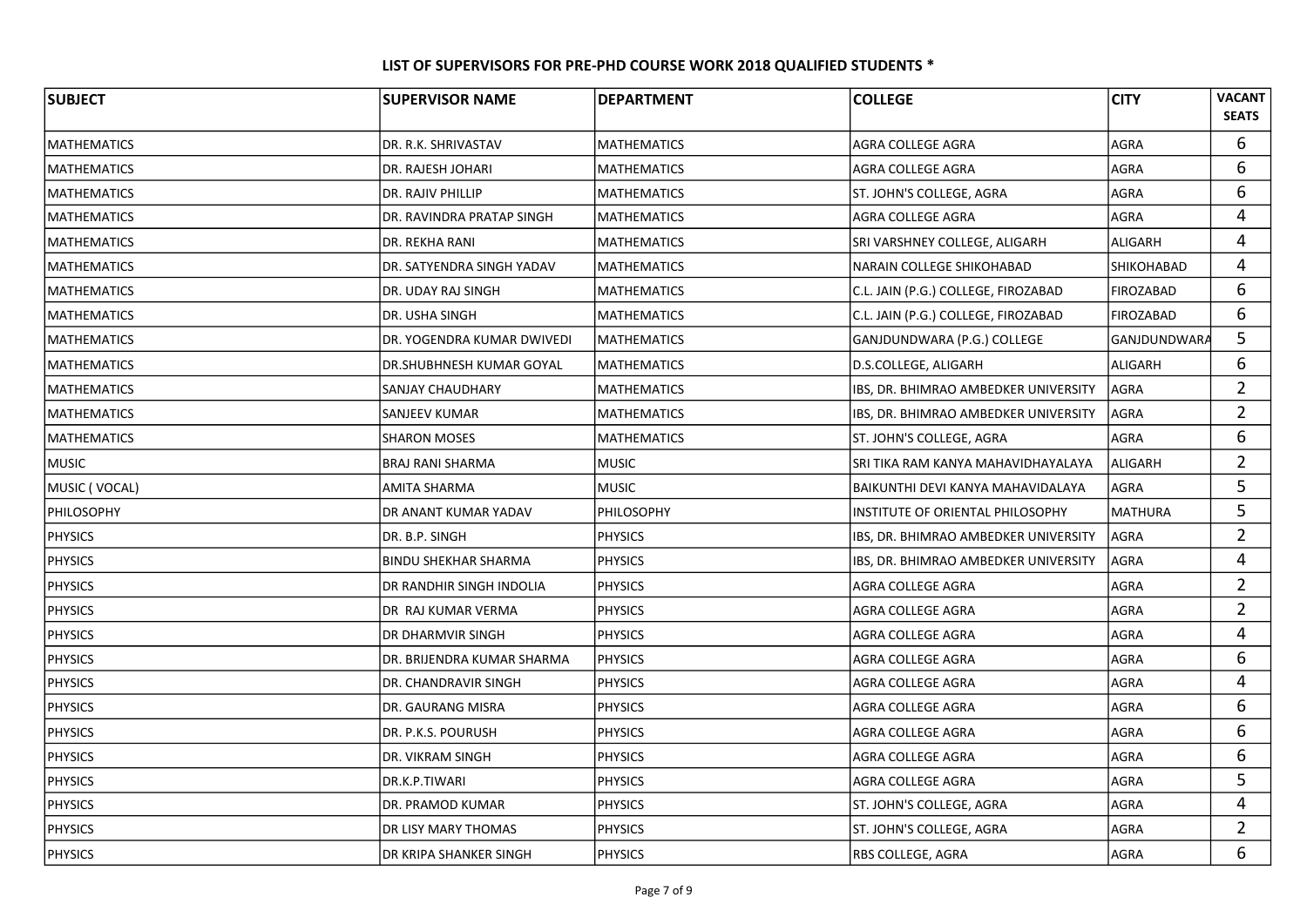| <b>SUBJECT</b>           | <b>SUPERVISOR NAME</b>    | <b>DEPARTMENT</b> | <b>COLLEGE</b>                       | <b>CITY</b>       | <b>VACANT</b><br><b>SEATS</b> |
|--------------------------|---------------------------|-------------------|--------------------------------------|-------------------|-------------------------------|
| <b>PHYSICS</b>           | DR. RAMVIR SINGH CHAUHAN  | <b>PHYSICS</b>    | RBS COLLEGE, AGRA                    | <b>AGRA</b>       | 4                             |
| <b>PHYSICS</b>           | DR DIGPRATAP SINGH        | <b>PHYSICS</b>    | NARAIN COLLEGE SHIKOHABAD            | <b>SHIKOHABAD</b> | 4                             |
| PHYSICS                  | DR KESHAV DEO VERMA       | <b>PHYSICS</b>    | SHRI VARSHNEY COLLEGE ALIGARH        | <b>ALIGARH</b>    | 6                             |
| <b>PHYSICS</b>           | DR KHUSHVANT SINGH        | <b>PHYSICS</b>    | <b>BSA COLLEGE MATHURA</b>           | <b>MATHURA</b>    | 5                             |
| <b>PHYSICS</b>           | DR SHIVRAJ BHARDWAJ       | <b>PHYSICS</b>    | <b>BSA COLLEGE MATHURA</b>           | <b>MATHURA</b>    | 6                             |
| POLITICAL SCIENCE        | DR ARUNODAY BAJPAI        | POLITICAL SCIENCE | AGRA COLLEGE AGRA                    | AGRA              | 6                             |
| <b>POLITICAL SCIENCE</b> | DR RICHA BAJAJ            | POLITICAL SCIENCE | SHRI VARSHNEY COLLEGE ALIGARH        | <b>ALIGARH</b>    | 4                             |
| POLITICAL SCIENCE        | DR. KAMALESH KUMAR SINGH  | POLITICAL SCIENCE | K.A.(P.G.) COLLEGE KASGANJ           | KASGANJ           | 6                             |
| POLITICAL SCIENCE        | VINNY JAIN                | POLITICAL SCIENCE | ST. JOHN'S COLLEGE, AGRA             | AGRA              | 3                             |
| <b>PSYCHOLOGY</b>        | AJAY KUMAR                | <b>PSYCHOLOGY</b> | S.V. COLLEGE ALIGARH                 | <b>ALIGARH</b>    | 4                             |
| <b>PSYCHOLOGY</b>        | <b>DR ANITA MORAL</b>     | <b>PSYCHOLOGY</b> | SHRI VARSHNEY COLLEGE ALIGARH        | <b>ALIGARH</b>    | $\overline{2}$                |
| <b>PSYCHOLOGY</b>        | DR SHIV KUMAR SINGH       | <b>PSYCHOLOGY</b> | AGRA COLLEGE AGRA                    | AGRA              | 4                             |
| <b>PSYCHOLOGY</b>        | DR SUNITA KUMARI          | <b>PSYCHOLOGY</b> | SHRI VARSHNEY COLLEGE ALIGARH        | ALIGARH           | 5                             |
| <b>PSYCHOLOGY</b>        | DR. AMAR PRAKASH          | <b>PSYCHOLOGY</b> | S.R.K. (P.G.) COLLEGE, FIROZABAD     | <b>FIROZABAD</b>  | 4                             |
| <b>PSYCHOLOGY</b>        | DR. PREETI MASIH          | <b>PSYCHOLOGY</b> | ST. JOHN'S COLLEGE, AGRA             | AGRA              | 4                             |
| <b>PSYCHOLOGY</b>        | KM NISHA AGRAWAL          | <b>PSYCHOLOGY</b> | DAU DAYAL MAHILA P.G. COLLEGE        | <b>FIROZABAD</b>  | 6                             |
| <b>PSYCHOLOGY</b>        | POONAM CHAND              | <b>PSYCHOLOGY</b> | AGRA COLLEGE AGRA                    | <b>AGRA</b>       | 3                             |
| <b>PSYCHOLOGY</b>        | PRABHASHKAR RAI           | <b>PSYCHOLOGY</b> | SRK PG COLLEGE FIROZABAD UP          | <b>FIROZABAD</b>  | 6                             |
| <b>PSYCHOLOGY</b>        | PRIYANKA NEETA MASIH      | <b>PSYCHOLOGY</b> | ST. JOHN'S COLLEGE, AGRA             | AGRA              | 4                             |
| <b>PSYCHOLOGY</b>        | VANDANA PATANKAR          | <b>PSYCHOLOGY</b> | ST. JOHN'S COLLEGE, AGRA             | <b>AGRA</b>       | 4                             |
| SANSKRIT                 | DR NIHARIKA CHATURVEDI    | <b>SANSKRIT</b>   | SRK PG COLLEGE FIROZABAD UP          | <b>FIROZABAD</b>  | 6                             |
| <b>SANSKRIT</b>          | DR POONAM JAIN            | <b>SANSKRIT</b>   | D.S.COLLEGE, ALIGARH                 | ALIGARH           | 6                             |
| <b>SANSKRIT</b>          | DR. DWARIKA NATH TRIPATHI | SANSKRIT          | D.S.COLLEGE, ALIGARH                 | <b>ALIGARH</b>    | 1                             |
| <b>SANSKRIT</b>          | DR. MITHILESH PANDEY      | <b>SANSKRIT</b>   | K.A.(P.G.) COLLEGE KASGANJ           | KASGANJ           | 6                             |
| <b>SANSKRIT</b>          | DR. SANDHYA KUMARI        | SANSKRIT          | P.C. BAGLA PG COLLEGE                | <b>HATHRAS</b>    | $\mathbf{2}^{\prime}$         |
| <b>SOCIAL WORK</b>       | DR. R. K. BHARTI          | SOCIAL WORK       | ISS, DR. BHIMRAO AMBEDKAR UNIVERSITY | AGRA              | $\overline{2}$                |
| <b>SOCIOLOGY</b>         | DR KRISHNA AGRAWAL        | <b>SOCIOLOGY</b>  | SHRI VARSHNEY COLLEGE ALIGARH        | ALIGARH           | 6                             |
| SOCIOLOGY                | DR KUMAR RAJEEV RANJAN    | <b>SOCIOLOGY</b>  | SHRI CHITRAGUPTA PG COLLEGE          | <b>MAINPURI</b>   | 6                             |
| <b>SOCIOLOGY</b>         | DR MADHU TYAGI            | SOCIOLOGY         | <b>BSA COLLEGE MATHURA</b>           | <b>MATHURA</b>    | 6                             |
| SOCIOLOGY                | DR MD ARSHAD              | <b>SOCIOLOGY</b>  | ISS, DR. BHIMRAO AMBEDKAR UNIVERSITY | AGRA              | $2^{\circ}$                   |
|                          |                           |                   |                                      |                   |                               |